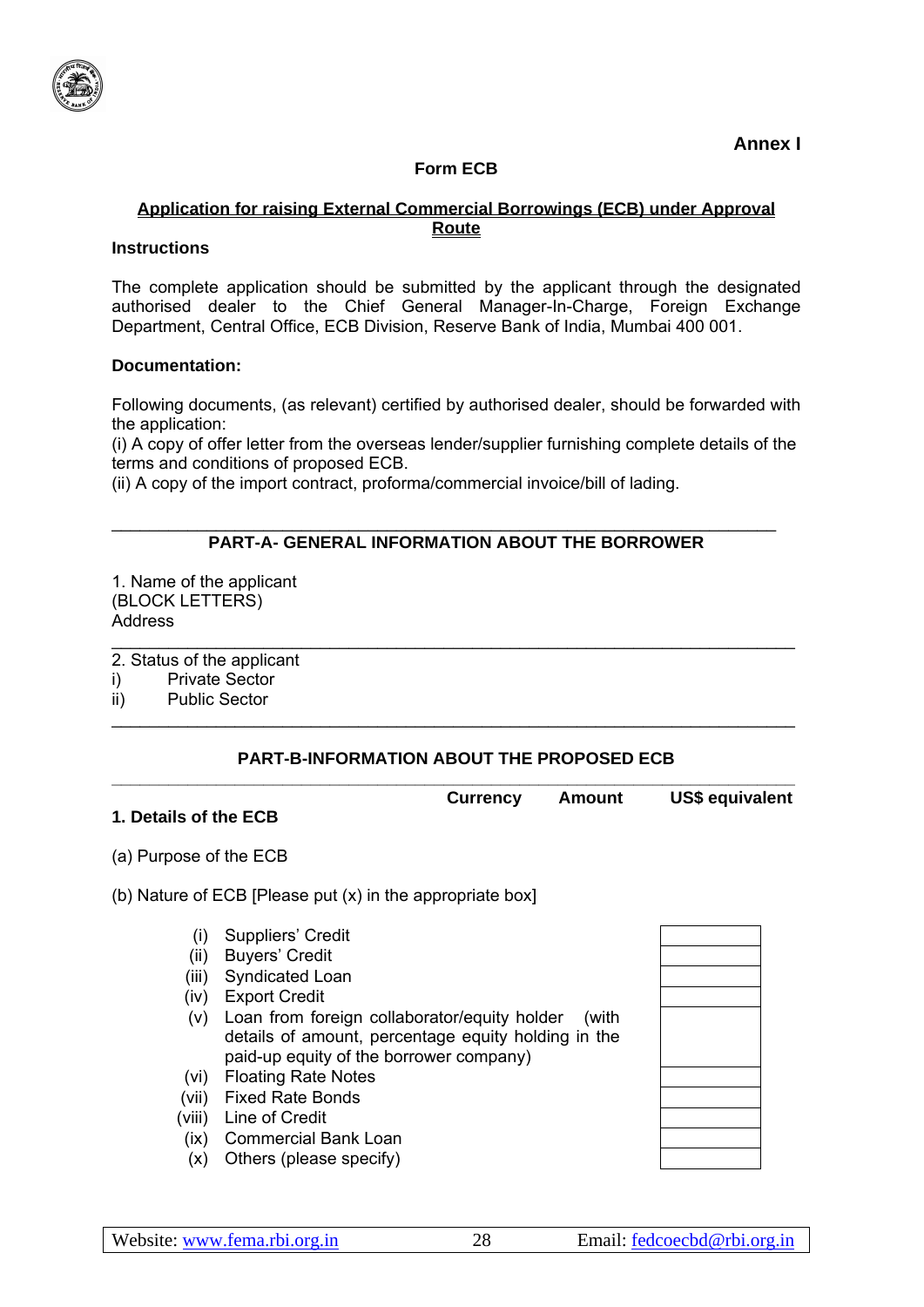

| (c) Terms and conditions of the ECB                |  |  |
|----------------------------------------------------|--|--|
| (i) Rate of interest                               |  |  |
| (ii) Up-front fee                                  |  |  |
| (iii) Management fee                               |  |  |
| (iv) Other charges, if any (Please specify)        |  |  |
| (v) All-in-cost                                    |  |  |
| (vi) Commitment fee                                |  |  |
| (vii) Rate of penal interest                       |  |  |
| (viii) Period of ECB                               |  |  |
| (ix) Details of call/put option, if any.           |  |  |
| (x) Grace / moratorium period                      |  |  |
| (xi) Repayment terms (half yearly/annually/bullet) |  |  |
| (xii) Average maturity                             |  |  |
|                                                    |  |  |

### **2. Details of the lender**

Name and address of the lender/supplier

### **3. Nature of security to be provided, if any.**

## **PART C – INFORMATION ABOUT DRAW DOWN AND REPAYMENTS**

\_\_\_\_\_\_\_\_\_\_\_\_\_\_\_\_\_\_\_\_\_\_\_\_\_\_\_\_\_\_\_\_\_\_\_\_\_\_\_\_\_\_\_\_\_\_\_\_\_\_\_\_\_\_\_\_\_\_\_\_\_\_\_\_\_\_

\_\_\_\_\_\_\_\_\_\_\_\_\_\_\_\_\_\_\_\_\_\_\_\_\_\_\_\_\_\_\_\_\_\_\_\_\_\_\_\_\_\_\_\_\_\_\_\_\_\_\_\_\_\_\_\_\_\_\_\_\_\_\_\_\_\_

| <b>Proposed Schedule</b> |      |               |                               |      |        |                         |      |               |
|--------------------------|------|---------------|-------------------------------|------|--------|-------------------------|------|---------------|
| Draw-down                |      |               | <b>Repayment of Principal</b> |      |        | <b>Interest Payment</b> |      |               |
| <b>Month</b>             | Year | <b>Amount</b> | Month                         | Year | Amount | Month                   | Year | <b>Amount</b> |
|                          |      |               |                               |      |        |                         |      |               |
|                          |      |               |                               |      |        |                         |      |               |
|                          |      |               |                               |      |        |                         |      |               |
|                          |      |               |                               |      |        |                         |      |               |

#### **PART D – ADDITIONAL INFORMATION**

1. Information about the project i) Name & location of the project : ii) Total cost of the project : Rs. USD iii) Total ECB as a % of project cost : iv) Nature of the project : v) Whether Appraised by financial institution/bank : vi) Infrastructure Sector : a) Power b) Telecommunication c) Railways d) Roads including bridges e) Ports